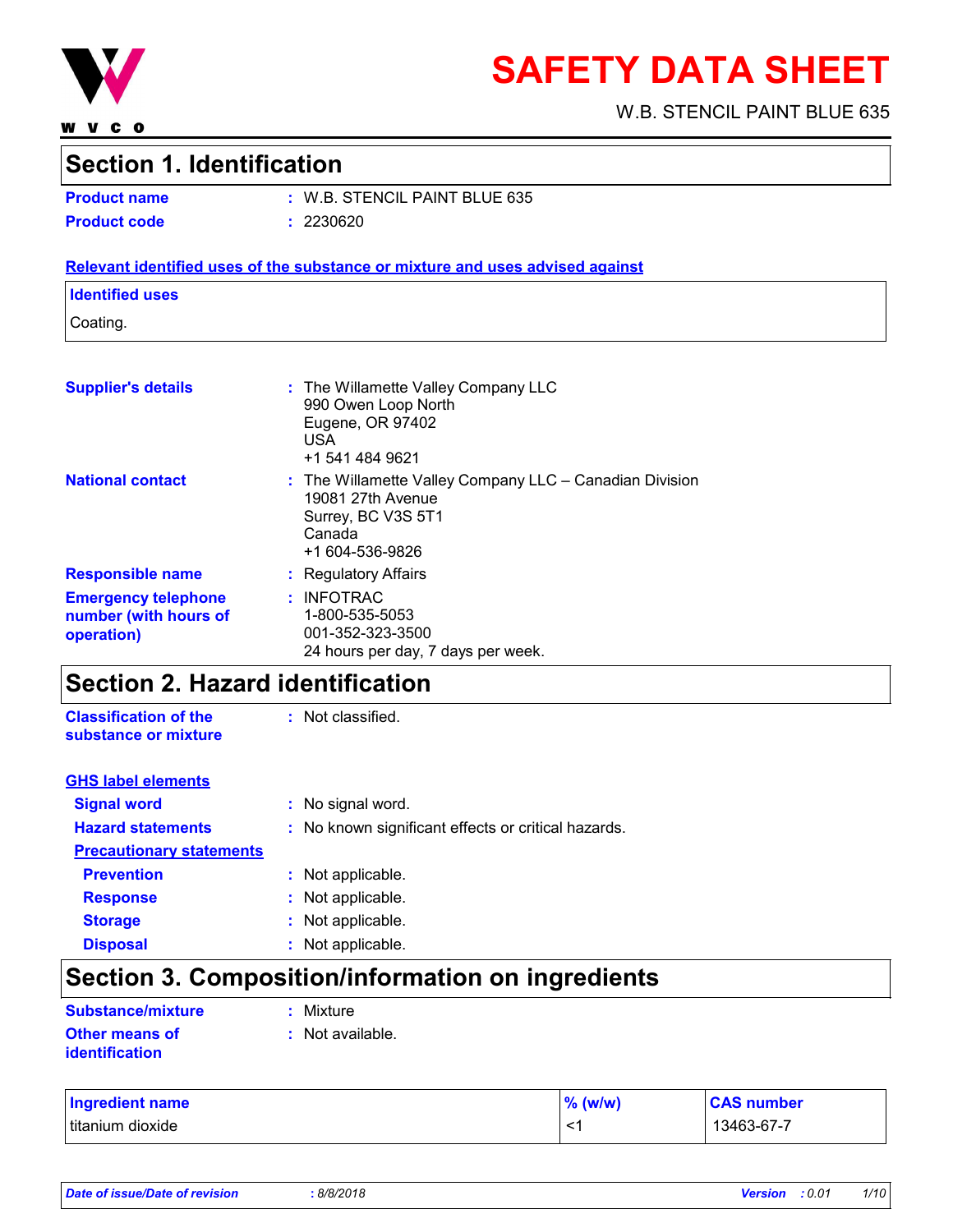### **Section 3. Composition/information on ingredients**

**There are no additional ingredients present which, within the current knowledge of the supplier and in the concentrations applicable, are classified as hazardous to health or the environment and hence require reporting in this section.**

**The actual concentration or concentration range is witheld as a trade secret.**

**Occupational exposure limits, if available, are listed in Section 8.**

### **Section 4. First-aid measures**

|                     | <b>Description of necessary first aid measures</b>                                                                                                                                                                                                                                                                                                        |
|---------------------|-----------------------------------------------------------------------------------------------------------------------------------------------------------------------------------------------------------------------------------------------------------------------------------------------------------------------------------------------------------|
| <b>Eye contact</b>  | : Immediately flush eyes with plenty of water, occasionally lifting the upper and lower<br>eyelids. Check for and remove any contact lenses. Get medical attention if irritation<br>occurs.                                                                                                                                                               |
| <b>Inhalation</b>   | : Remove person to fresh air and keep at rest in a position comfortable for breathing.<br>Get medical attention if symptoms occur.                                                                                                                                                                                                                        |
| <b>Skin contact</b> | : Flush contaminated skin with plenty of water. Remove contaminated clothing and<br>shoes. Get medical attention if symptoms occur.                                                                                                                                                                                                                       |
| <b>Ingestion</b>    | : Wash out mouth with water. Remove person to fresh air and keep at rest in a<br>position comfortable for breathing. If material has been swallowed and the exposed<br>person is conscious, give small quantities of water to drink. Do not induce vomiting<br>unless directed to do so by medical personnel. Get medical attention if symptoms<br>occur. |

#### **Most important symptoms/effects, acute and delayed**

| <b>Potential acute health effects</b> |                                                                                                                                |
|---------------------------------------|--------------------------------------------------------------------------------------------------------------------------------|
| Eye contact                           | : No known significant effects or critical hazards.                                                                            |
| <b>Inhalation</b>                     | : No known significant effects or critical hazards.                                                                            |
| <b>Skin contact</b>                   | : No known significant effects or critical hazards.                                                                            |
| <b>Ingestion</b>                      | : No known significant effects or critical hazards.                                                                            |
| <b>Over-exposure signs/symptoms</b>   |                                                                                                                                |
| Eye contact                           | : No specific data.                                                                                                            |
| <b>Inhalation</b>                     | : No specific data.                                                                                                            |
| <b>Skin contact</b>                   | : No specific data.                                                                                                            |
| <b>Ingestion</b>                      | $:$ No specific data.                                                                                                          |
|                                       | <b>Indication of immediate medical attention and special treatment needed, if necessary</b>                                    |
| <b>Notes to physician</b>             | : Treat symptomatically. Contact poison treatment specialist immediately if large<br>quantities have been ingested or inhaled. |
| <b>Specific treatments</b>            | : No specific treatment.                                                                                                       |
| <b>Protection of first-aiders</b>     | : No action shall be taken involving any personal risk or without suitable training.                                           |

#### **See toxicological information (Section 11)**

### **Section 5. Fire-fighting measures**

| <b>Extinguishing media</b>             |                                                                 |
|----------------------------------------|-----------------------------------------------------------------|
| <b>Suitable extinguishing</b><br>media | : Use an extinguishing agent suitable for the surrounding fire. |
| Unsuitable extinguishing<br>media      | : None known.                                                   |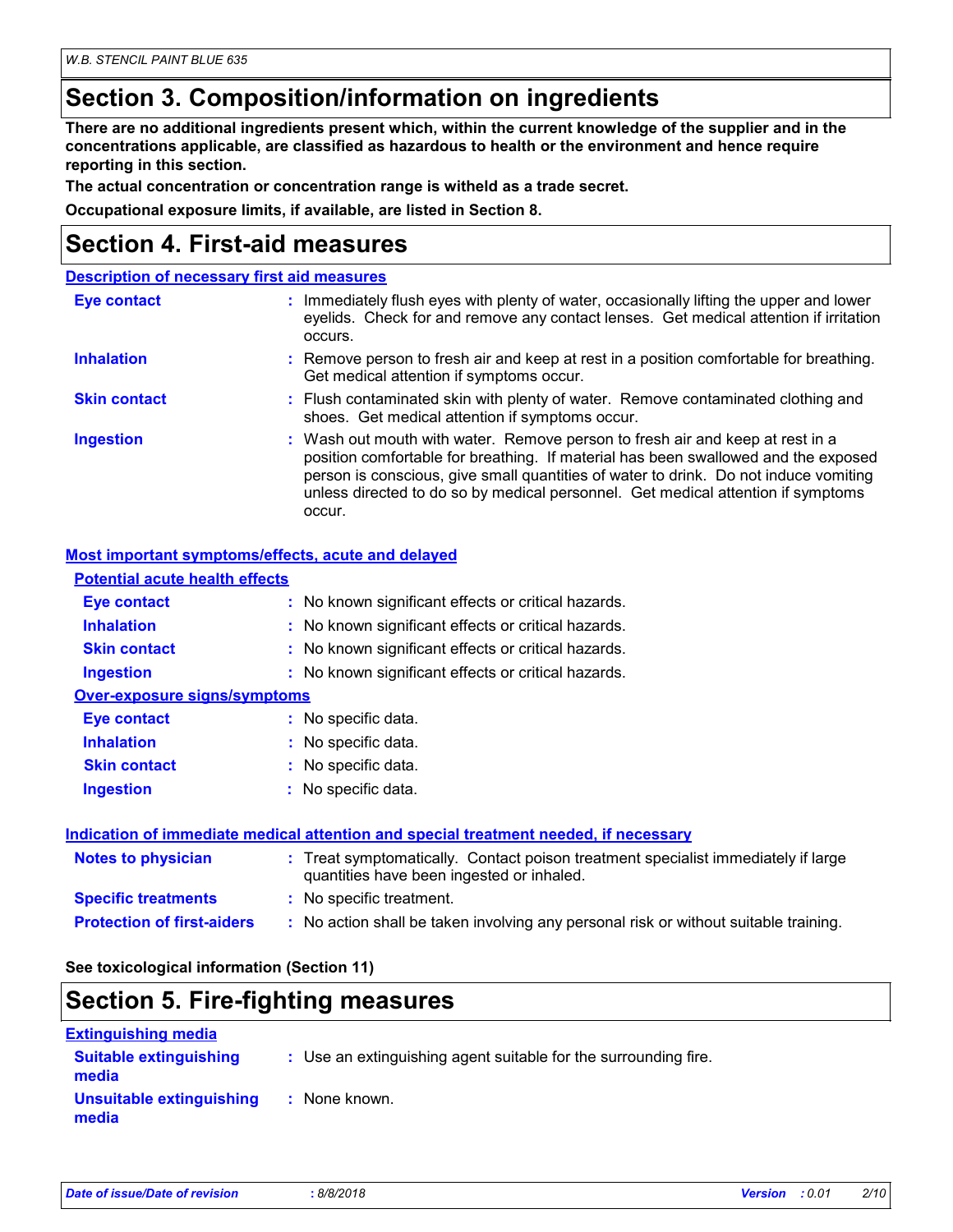### **Section 5. Fire-fighting measures**

| <b>Specific hazards arising</b><br>from the chemical     | : In a fire or if heated, a pressure increase will occur and the container may burst.                                                                                                               |
|----------------------------------------------------------|-----------------------------------------------------------------------------------------------------------------------------------------------------------------------------------------------------|
| <b>Hazardous thermal</b><br>decomposition products       | : No specific data.                                                                                                                                                                                 |
| <b>Special protective actions</b><br>for fire-fighters   | : Promptly isolate the scene by removing all persons from the vicinity of the incident if<br>there is a fire. No action shall be taken involving any personal risk or without<br>suitable training. |
| <b>Special protective</b><br>equipment for fire-fighters | : Fire-fighters should wear appropriate protective equipment and self-contained<br>breathing apparatus (SCBA) with a full face-piece operated in positive pressure<br>mode.                         |

### **Section 6. Accidental release measures**

#### **Personal precautions, protective equipment and emergency procedures**

| For non-emergency<br>personnel                               | : No action shall be taken involving any personal risk or without suitable training.<br>Evacuate surrounding areas. Keep unnecessary and unprotected personnel from<br>entering. Do not touch or walk through spilled material. Put on appropriate<br>personal protective equipment.                                                                                                                                                    |
|--------------------------------------------------------------|-----------------------------------------------------------------------------------------------------------------------------------------------------------------------------------------------------------------------------------------------------------------------------------------------------------------------------------------------------------------------------------------------------------------------------------------|
|                                                              | <b>For emergency responders</b> : If specialized clothing is required to deal with the spillage, take note of any<br>information in Section 8 on suitable and unsuitable materials. See also the<br>information in "For non-emergency personnel".                                                                                                                                                                                       |
| <b>Environmental precautions</b>                             | : Avoid dispersal of spilled material and runoff and contact with soil, waterways,<br>drains and sewers. Inform the relevant authorities if the product has caused<br>environmental pollution (sewers, waterways, soil or air).                                                                                                                                                                                                         |
| <b>Methods and materials for containment and cleaning up</b> |                                                                                                                                                                                                                                                                                                                                                                                                                                         |
| <b>Small spill</b>                                           | : Stop leak if without risk. Move containers from spill area. Dilute with water and mop<br>up if water-soluble. Alternatively, or if water-insoluble, absorb with an inert dry<br>material and place in an appropriate waste disposal container. Dispose of via a<br>licensed waste disposal contractor.                                                                                                                                |
| <b>Large spill</b>                                           | : Stop leak if without risk. Move containers from spill area. Prevent entry into sewers,<br>water courses, basements or confined areas. Wash spillages into an effluent<br>treatment plant or proceed as follows. Contain and collect spillage with non-<br>combustible, absorbent material e.g. sand, earth, vermiculite or diatomaceous earth<br>and place in container for disposal according to local regulations (see Section 13). |

Dispose of via a licensed waste disposal contractor. Note: see Section 1 for

emergency contact information and Section 13 for waste disposal.

### **Section 7. Handling and storage**

#### **Advice on general occupational hygiene** Eating, drinking and smoking should be prohibited in areas where this material is **:** handled, stored and processed. Workers should wash hands and face before eating, drinking and smoking. Remove contaminated clothing and protective equipment before entering eating areas. See also Section 8 for additional information on hygiene measures. **Protective measures : Put on appropriate personal protective equipment (see Section 8). Precautions for safe handling**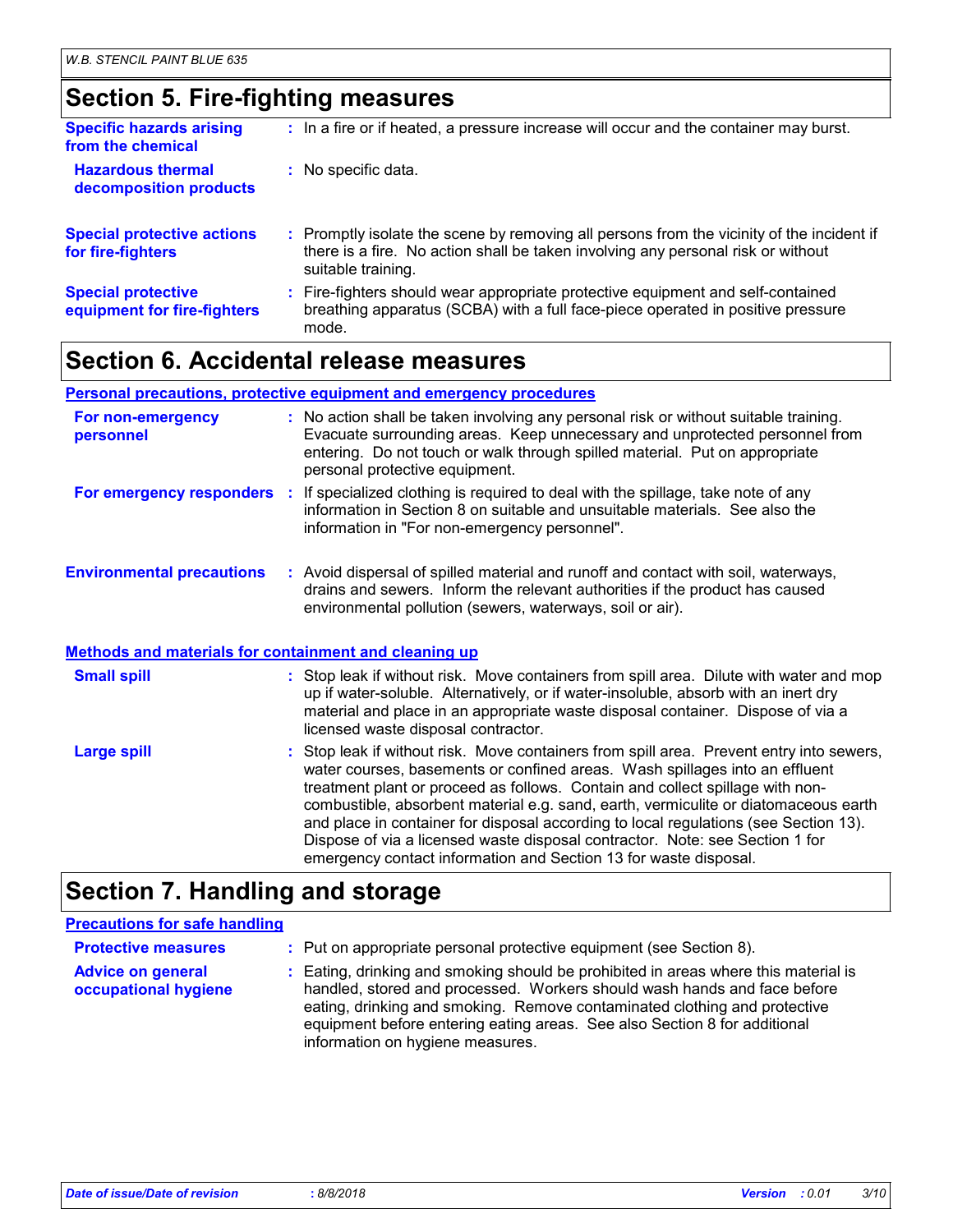### **Section 7. Handling and storage**

| <b>Conditions for safe storage, :</b> Store in accordance with local regulations. Store in original container protected<br>including any<br><b>incompatibilities</b> |
|----------------------------------------------------------------------------------------------------------------------------------------------------------------------|
|----------------------------------------------------------------------------------------------------------------------------------------------------------------------|

### **Section 8. Exposure controls/personal protection**

#### **Control parameters**

**Occupational exposure limits**

| <b>Ingredient name</b>                           | <b>Exposure limits</b>                                                                                                                                                                                                                                                                                                                                                                                                                                                                                                                                                                                                 |
|--------------------------------------------------|------------------------------------------------------------------------------------------------------------------------------------------------------------------------------------------------------------------------------------------------------------------------------------------------------------------------------------------------------------------------------------------------------------------------------------------------------------------------------------------------------------------------------------------------------------------------------------------------------------------------|
| titanium dioxide                                 | CA Alberta Provincial (Canada, 4/2009). Skin sensitizer.<br>8 hrs OEL: 10 mg/m <sup>3</sup> 8 hours. Form:<br>CA British Columbia Provincial (Canada, 6/2017).<br>TWA: 3 mg/m <sup>3</sup> 8 hours. Form: Respirable dust<br>TWA: 10 mg/m <sup>3</sup> 8 hours. Form: Total dust<br>CA Quebec Provincial (Canada, 1/2014).<br>TWAEV: 10 mg/m <sup>3</sup> 8 hours. Form: Total dust.<br>CA Saskatchewan Provincial (Canada, 7/2013).<br>STEL: 20 mg/m <sup>3</sup> 15 minutes.<br>TWA: 10 mg/m <sup>3</sup> 8 hours.<br>CA Ontario Provincial (Canada, 7/2015).<br>TWA: 10 mg/m <sup>3</sup> 8 hours. Form: total dust |
| <b>Appropriate engineering</b><br>controls       | : Good general ventilation should be sufficient to control worker exposure to airborne<br>contaminants.                                                                                                                                                                                                                                                                                                                                                                                                                                                                                                                |
| <b>Environmental exposure</b><br><b>controls</b> | Emissions from ventilation or work process equipment should be checked to ensure<br>they comply with the requirements of environmental protection legislation. In some<br>cases, fume scrubbers, filters or engineering modifications to the process<br>equipment will be necessary to reduce emissions to acceptable levels.                                                                                                                                                                                                                                                                                          |
| <b>Individual protection measures</b>            |                                                                                                                                                                                                                                                                                                                                                                                                                                                                                                                                                                                                                        |
| <b>Hygiene measures</b>                          | : Wash hands, forearms and face thoroughly after handling chemical products, before<br>eating, smoking and using the lavatory and at the end of the working period.<br>Appropriate techniques should be used to remove potentially contaminated clothing.<br>Wash contaminated clothing before reusing. Ensure that eyewash stations and<br>safety showers are close to the workstation location.                                                                                                                                                                                                                      |
| <b>Eye/face protection</b>                       | : Safety eyewear complying with an approved standard should be used when a risk<br>assessment indicates this is necessary to avoid exposure to liquid splashes, mists,<br>gases or dusts. If contact is possible, the following protection should be worn,<br>unless the assessment indicates a higher degree of protection: safety glasses with<br>side-shields.                                                                                                                                                                                                                                                      |
| <b>Skin protection</b>                           |                                                                                                                                                                                                                                                                                                                                                                                                                                                                                                                                                                                                                        |
| <b>Hand protection</b>                           | : Chemical-resistant, impervious gloves complying with an approved standard should<br>be worn at all times when handling chemical products if a risk assessment indicates<br>this is necessary.                                                                                                                                                                                                                                                                                                                                                                                                                        |
| <b>Body protection</b>                           | : Personal protective equipment for the body should be selected based on the task<br>being performed and the risks involved and should be approved by a specialist<br>before handling this product.                                                                                                                                                                                                                                                                                                                                                                                                                    |
| <b>Other skin protection</b>                     | : Appropriate footwear and any additional skin protection measures should be<br>selected based on the task being performed and the risks involved and should be<br>approved by a specialist before handling this product.                                                                                                                                                                                                                                                                                                                                                                                              |
| <b>Date of issue/Date of revision</b>            | : 8/8/2018<br><b>Version</b><br>: 0.01<br>4/10                                                                                                                                                                                                                                                                                                                                                                                                                                                                                                                                                                         |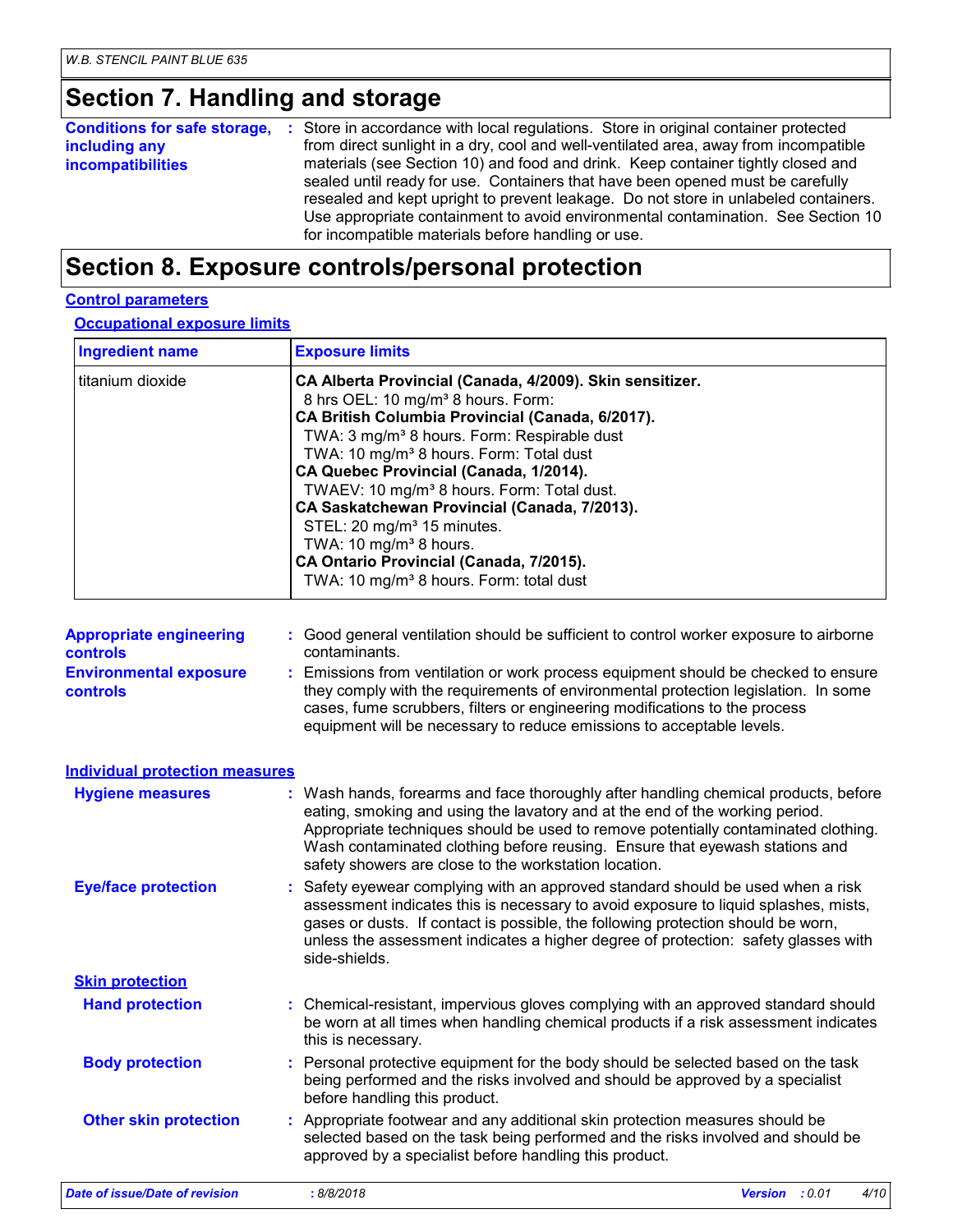# **Section 8. Exposure controls/personal protection**

| <b>Respiratory protection</b> | : Based on the hazard and potential for exposure, select a respirator that meets the<br>appropriate standard or certification. Respirators must be used according to a<br>respiratory protection program to ensure proper fitting, training, and other important<br>aspects of use.          |
|-------------------------------|----------------------------------------------------------------------------------------------------------------------------------------------------------------------------------------------------------------------------------------------------------------------------------------------|
|                               | This product may contain materials classified as nuisance particulates, which may<br>be present at hazardous levels only during sanding or abrading of the dried film.<br>Wear a dust/mist respirator approved for dust when dusts are generated from<br>sanding or abrading the dried film. |

# **Section 9. Physical and chemical properties**

| <b>Appearance</b>                                      |                                           |
|--------------------------------------------------------|-------------------------------------------|
| <b>Physical state</b>                                  | $:$ Liquid.                               |
| <b>Color</b>                                           | $:$ Blue.                                 |
| Odor                                                   | Slight                                    |
| <b>Odor threshold</b>                                  | Not available.                            |
| рH                                                     | Not available.                            |
| <b>Melting point</b>                                   | Not available.                            |
| <b>Boiling point</b>                                   | $>100^{\circ}$ C ( $>212^{\circ}$ F)      |
| <b>Flash point</b>                                     | : Not available.                          |
| <b>Evaporation rate</b>                                | $\leq$ 1 (ether (anhydrous) = 1)          |
| <b>Flammability (solid, gas)</b>                       | Non-flammable.                            |
| <b>Lower and upper explosive</b><br>(flammable) limits | $:$ Not available.                        |
| <b>Vapor pressure</b>                                  | $: 2.7$ kPa (20 mm Hg) [room temperature] |
| <b>Vapor density</b>                                   | : $>1$ [Air = 1]                          |
| <b>Relative density</b>                                | 1.02                                      |
| <b>Solubility</b>                                      | Not available.                            |
| <b>Partition coefficient: n-</b><br>octanol/water      | $:$ Not available.                        |
| <b>Auto-ignition temperature</b>                       | : Not available.                          |
| <b>Decomposition temperature</b>                       | $:$ Not available.                        |
| <b>Viscosity</b>                                       | Not available.                            |
| Flow time (ISO 2431)                                   | : Not available.                          |

### **Section 10. Stability and reactivity**

| <b>Reactivity</b>                                   | : No specific test data related to reactivity available for this product or its ingredients.              |                |        |      |
|-----------------------------------------------------|-----------------------------------------------------------------------------------------------------------|----------------|--------|------|
| <b>Chemical stability</b>                           | : The product is stable.                                                                                  |                |        |      |
| <b>Possibility of hazardous</b><br><b>reactions</b> | : Under normal conditions of storage and use, hazardous reactions will not occur.                         |                |        |      |
| <b>Conditions to avoid</b>                          | : No specific data.                                                                                       |                |        |      |
| <b>Incompatible materials</b>                       | : No specific data.                                                                                       |                |        |      |
| <b>Hazardous decomposition</b><br>products          | : Under normal conditions of storage and use, hazardous decomposition products<br>should not be produced. |                |        |      |
| Date of issue/Date of revision                      | :8/8/2018                                                                                                 | <b>Version</b> | : 0.01 | 5/10 |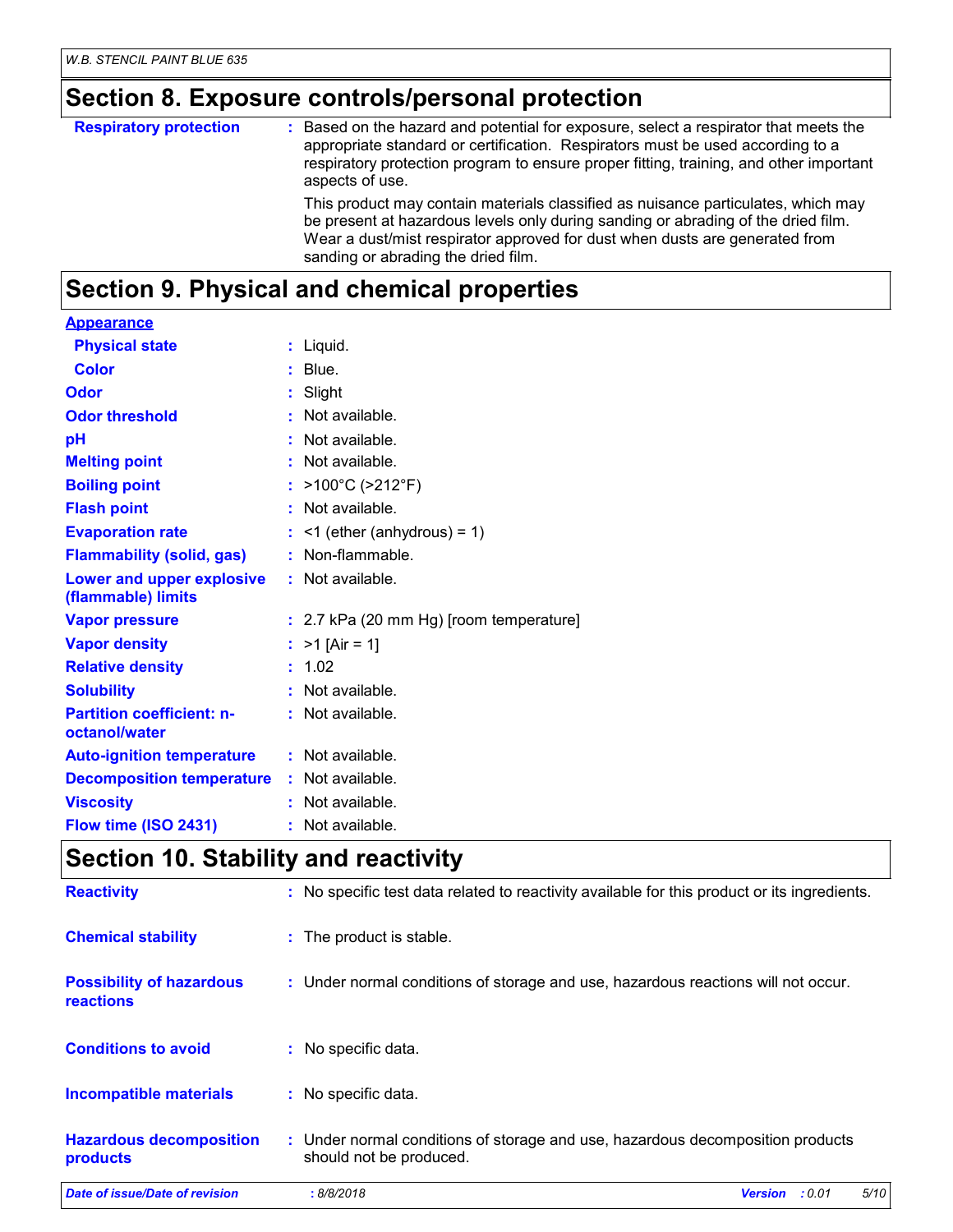### **Section 11. Toxicological information**

#### **Information on toxicological effects**

#### **Acute toxicity**

| <b>Product/ingredient name</b> | Result                                        | <b>Species</b>         | <b>Dose</b>                | <b>Exposure</b> |
|--------------------------------|-----------------------------------------------|------------------------|----------------------------|-----------------|
| I titanium dioxide             | LC50 Inhalation Dusts and mists   Rat - Male, | Female                 | 5.09 mg/l                  | 4 hours         |
|                                | LD50 Dermal<br>LD50 Oral                      | Rabbit<br>Rat - Female | >10000 mg/kg<br>5000 mg/kg |                 |

#### **Irritation/Corrosion**

| <b>Product/ingredient name</b> | <b>Result</b>        | <b>Species</b> | <b>Score</b> | <b>Exposure</b>                                      | <b>Observation</b> |
|--------------------------------|----------------------|----------------|--------------|------------------------------------------------------|--------------------|
| I titanium dioxide             | Skin - Mild irritant | Human          |              | 72 hours 300  -<br>Micrograms<br><b>Intermittent</b> |                    |

#### **Sensitization**

| <b>Product/ingredient name</b> | <b>Route of</b><br><b>exposure</b> | <b>Species</b> | <b>Result</b>   |
|--------------------------------|------------------------------------|----------------|-----------------|
| titanium dioxide               | skin                               | Mouse          | Not sensitizing |

#### **Mutagenicity**

Not available.

#### **Carcinogenicity**

Not available.

The International Agency for Research on Cancer (IARC) Monograph No. 93 reports there is sufficient evidence in experimental animals exposed to titanium dioxide but inadequate evidence for carcinogenicity in humans. Human studies do not suggest an association between occupational exposure to titanium dioxide dust and an increased risk of cancer. The IARC summary concludes, "that no significant exposure to titanium dioxide is thought to occur during the use of products in which titanium dioxide is bound to other materials, such as paint".

#### **Reproductive toxicity**

Not available.

#### **Teratogenicity**

Not available.

#### **Specific target organ toxicity (single exposure)**

Not available.

#### **Specific target organ toxicity (repeated exposure)**

Not available.

#### **Aspiration hazard**

Not available.

#### **Information on the likely routes of exposure**

**:** Routes of entry anticipated: Dermal, Inhalation.

| <b>Potential acute health effects</b> |                                                     |
|---------------------------------------|-----------------------------------------------------|
| <b>Eye contact</b>                    | : No known significant effects or critical hazards. |
| <b>Inhalation</b>                     | : No known significant effects or critical hazards. |
| <b>Skin contact</b>                   | : No known significant effects or critical hazards. |
| <b>Ingestion</b>                      | : No known significant effects or critical hazards. |

| Date of issue/Date of revision | 8/8/2018 | <b>Version</b> : 0.01 | 6/10 |
|--------------------------------|----------|-----------------------|------|
|                                |          |                       |      |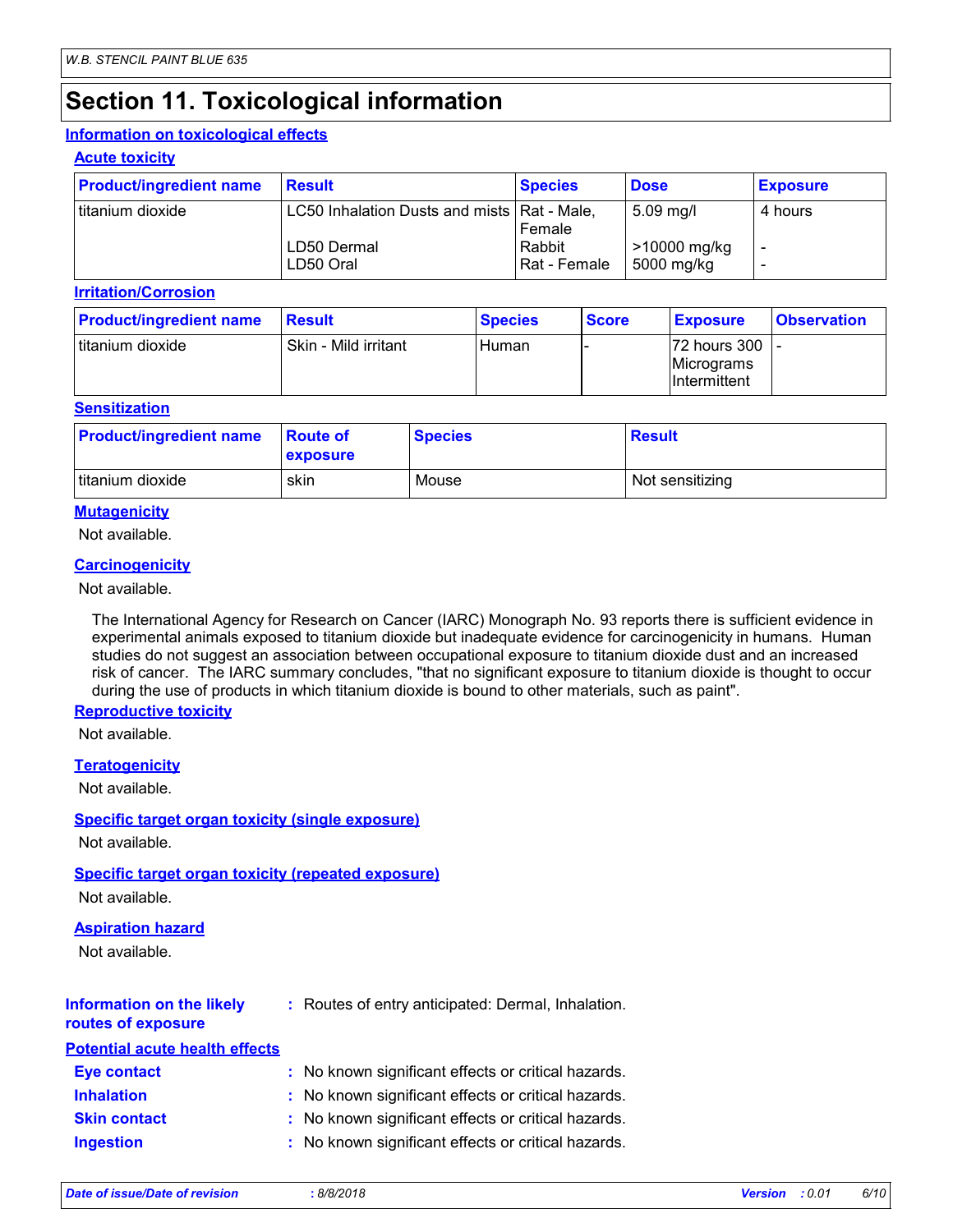### **Section 11. Toxicological information**

|                                              | <b>Symptoms related to the physical, chemical and toxicological characteristics</b>      |
|----------------------------------------------|------------------------------------------------------------------------------------------|
| <b>Eye contact</b>                           | : No specific data.                                                                      |
| <b>Inhalation</b>                            | : No specific data.                                                                      |
| <b>Skin contact</b>                          | : No specific data.                                                                      |
| <b>Ingestion</b>                             | : No specific data.                                                                      |
|                                              | Delayed and immediate effects and also chronic effects from short and long term exposure |
| <b>Short term exposure</b>                   |                                                                                          |
| <b>Potential immediate</b><br><b>effects</b> | $:$ Not available.                                                                       |
| <b>Potential delayed effects</b>             | $:$ Not available.                                                                       |
| Long term exposure                           |                                                                                          |
| <b>Potential immediate</b><br>effects        | $:$ Not available.                                                                       |
| <b>Potential delayed effects</b>             | $:$ Not available.                                                                       |
| <b>Potential chronic health effects</b>      |                                                                                          |
| Not available.                               |                                                                                          |
| <b>General</b>                               | : No known significant effects or critical hazards.                                      |
| <b>Carcinogenicity</b>                       | : No known significant effects or critical hazards.                                      |
| <b>Mutagenicity</b>                          | No known significant effects or critical hazards.                                        |
| <b>Teratogenicity</b>                        | : No known significant effects or critical hazards.                                      |
| <b>Developmental effects</b>                 | : No known significant effects or critical hazards.                                      |
| <b>Fertility effects</b>                     | : No known significant effects or critical hazards.                                      |
|                                              |                                                                                          |

#### **Numerical measures of toxicity Acute toxicity estimates**

Not available.

### **Section 12. Ecological information**

#### **Toxicity**

| <b>Product/ingredient name</b> | <b>Result</b>                            | <b>Species</b>                                | <b>Exposure</b> |
|--------------------------------|------------------------------------------|-----------------------------------------------|-----------------|
| titanium dioxide               | Acute LC50 3 mg/l Fresh water            | Crustaceans - Ceriodaphnia<br>dubia - Neonate | 48 hours        |
|                                | Acute LC50 6.5 mg/l Fresh water          | Daphnia - Daphnia pulex -<br>Neonate          | 48 hours        |
|                                | Acute LC50 >1000000 µg/l Marine<br>water | Fish - Fundulus heteroclitus                  | 96 hours        |

#### **Persistence and degradability**

Not available.

#### **Bioaccumulative potential**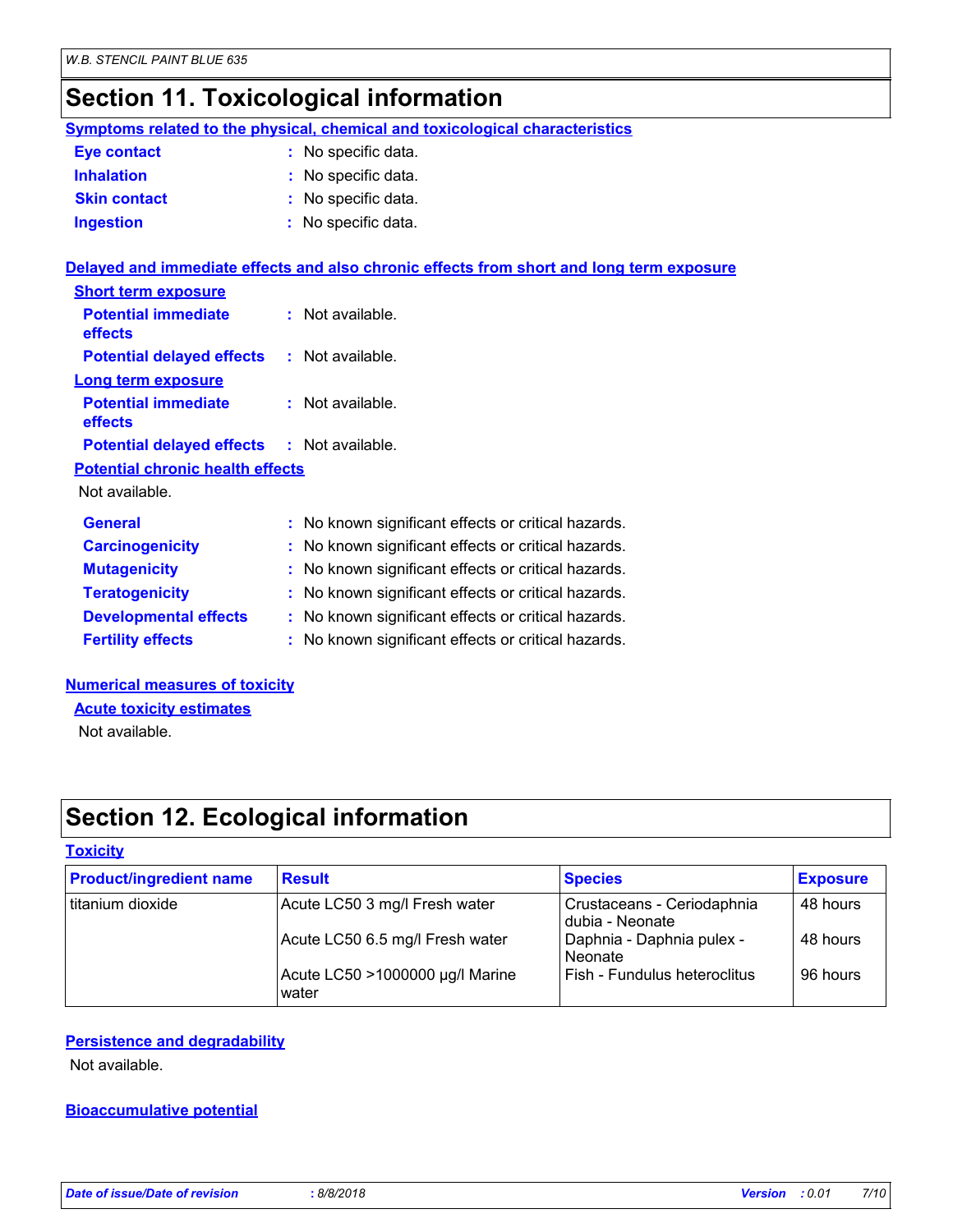### **Section 12. Ecological information**

| <b>Product/ingredient name</b> | $\mathsf{LogP}_\mathsf{ow}$ | <b>BCF</b> | <b>Potential</b> |
|--------------------------------|-----------------------------|------------|------------------|
| titanium dioxide               |                             | 352        | low              |

#### **Mobility in soil**

| <b>Soil/water partition</b> | : Not available. |
|-----------------------------|------------------|
| <b>coefficient (Koc)</b>    |                  |

**Other adverse effects** : No known significant effects or critical hazards.

### **Section 13. Disposal considerations**

- **Disposal methods :**
- The generation of waste should be avoided or minimized wherever possible. Disposal of this product, solutions and any by-products should at all times comply with the requirements of environmental protection and waste disposal legislation and any regional local authority requirements. Dispose of surplus and nonrecyclable products via a licensed waste disposal contractor. Waste should not be disposed of untreated to the sewer unless fully compliant with the requirements of all authorities with jurisdiction. Waste packaging should be recycled. Incineration or landfill should only be considered when recycling is not feasible. This material and its container must be disposed of in a safe way. Empty containers or liners may retain some product residues. Avoid dispersal of spilled material and runoff and contact with soil, waterways, drains and sewers.

### **Section 14. Transport information**

|                                      | <b>TDG</b><br><b>Classification</b> | <b>DOT</b><br><b>Classification</b> | <b>ADR/RID</b> | <b>IMDG</b>    | <b>IATA</b>    |
|--------------------------------------|-------------------------------------|-------------------------------------|----------------|----------------|----------------|
| <b>UN number</b>                     | Not regulated.                      | Not regulated.                      | Not regulated. | Not regulated. | Not regulated. |
| <b>UN proper</b><br>shipping name    |                                     |                                     |                |                |                |
| <b>Transport</b><br>hazard class(es) |                                     | $\overline{\phantom{a}}$            |                |                |                |
| <b>Packing group</b>                 | $\overline{\phantom{a}}$            | $\overline{\phantom{a}}$            |                |                |                |
| <b>Environmental</b><br>hazards      | No.                                 | No.                                 | No.            | No.            | No.            |

**Special precautions for user** : Transport within user's premises: always transport in closed containers that are upright and secure. Ensure that persons transporting the product know what to do in the event of an accident or spillage.

**Transport in bulk according to Annex II of MARPOL and the IBC Code :** Not available.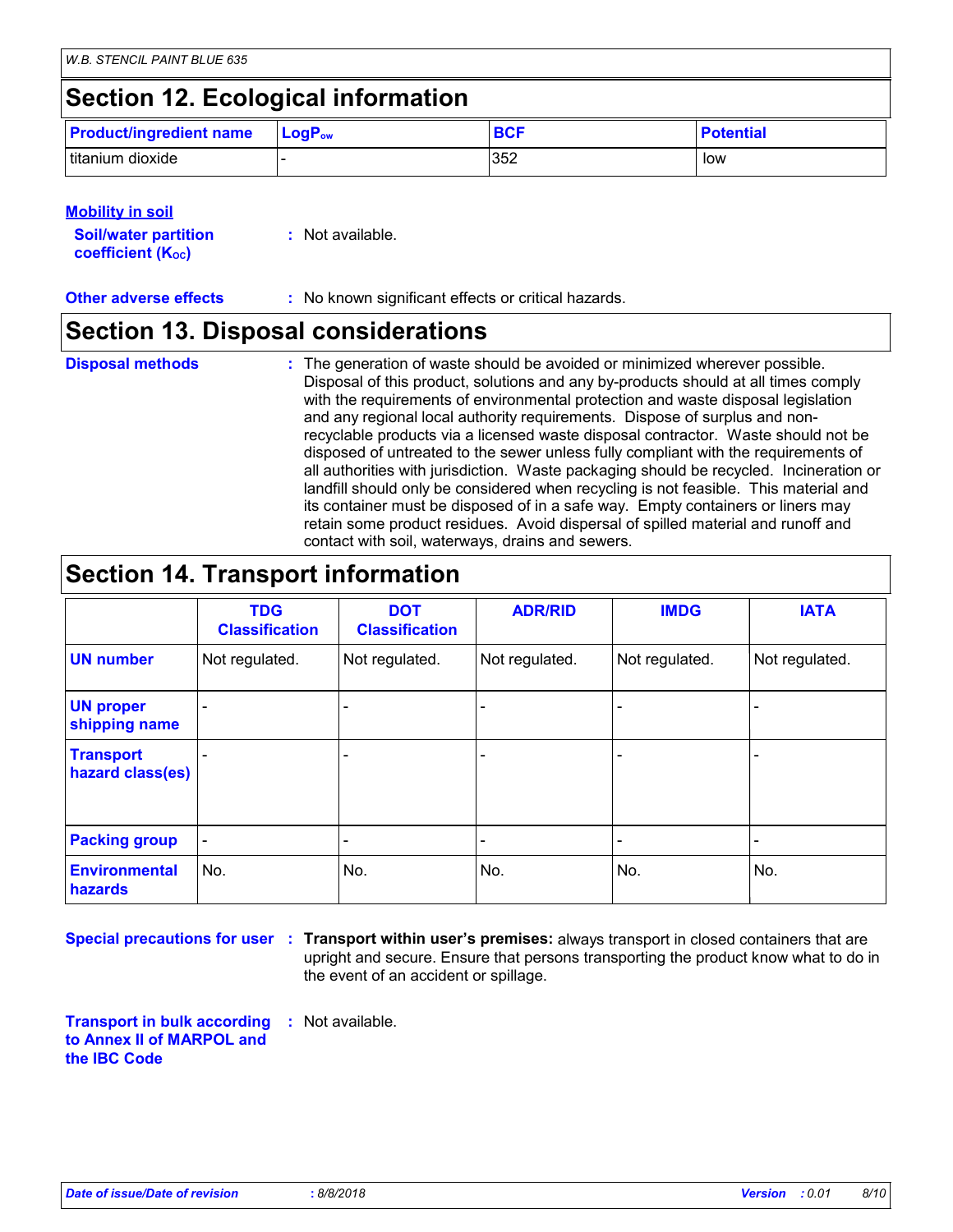### **Section 15. Regulatory information**

#### **Canadian lists**

- 
- 
- **Canadian NPRI :** None of the components are listed.
- 
- **CEPA Toxic substances :** None of the components are listed.

#### **International regulations**

**Chemical Weapon Convention List Schedules I, II & III Chemicals** Not listed.

#### **Montreal Protocol (Annexes A, B, C, E)**

Not listed.

#### **Stockholm Convention on Persistent Organic Pollutants**

Not listed.

#### **Rotterdam Convention on Prior Informed Consent (PIC)** Not listed.

#### **UNECE Aarhus Protocol on POPs and Heavy Metals**

Not listed.

#### **Inventory list**

| : Not determined.                        |
|------------------------------------------|
| : All components are listed or exempted. |
| : Not determined.                        |
| : Not determined.                        |
|                                          |
| : Not determined.                        |
| : Not determined.                        |
| : Not determined.                        |
| : Not determined.                        |
| : Not determined.                        |
|                                          |
| Not determined.                          |
| : All components are listed or exempted. |
|                                          |
| ٠<br>٠<br>٠<br>٠                         |

### **Section 16. Other information**

| <b>History</b>                    |                                                                                                                                                                                                                                                                                                                                                                                                                                                                                                                                                                                                         |
|-----------------------------------|---------------------------------------------------------------------------------------------------------------------------------------------------------------------------------------------------------------------------------------------------------------------------------------------------------------------------------------------------------------------------------------------------------------------------------------------------------------------------------------------------------------------------------------------------------------------------------------------------------|
| Date of issue/Date of<br>revision | : 8/8/2018                                                                                                                                                                                                                                                                                                                                                                                                                                                                                                                                                                                              |
| <b>Version</b>                    | : 0.01                                                                                                                                                                                                                                                                                                                                                                                                                                                                                                                                                                                                  |
| <b>Key to abbreviations</b>       | $:$ ATE = Acute Toxicity Estimate<br><b>BCF</b> = Bioconcentration Factor<br>GHS = Globally Harmonized System of Classification and Labelling of Chemicals<br>IATA = International Air Transport Association<br>IBC = Intermediate Bulk Container<br><b>IMDG = International Maritime Dangerous Goods</b><br>LogPow = logarithm of the octanol/water partition coefficient<br>MARPOL = International Convention for the Prevention of Pollution From Ships,<br>1973 as modified by the Protocol of 1978. ("Marpol" = marine pollution)<br>$UN = United Nations$<br>HPR = Hazardous Products Regulations |